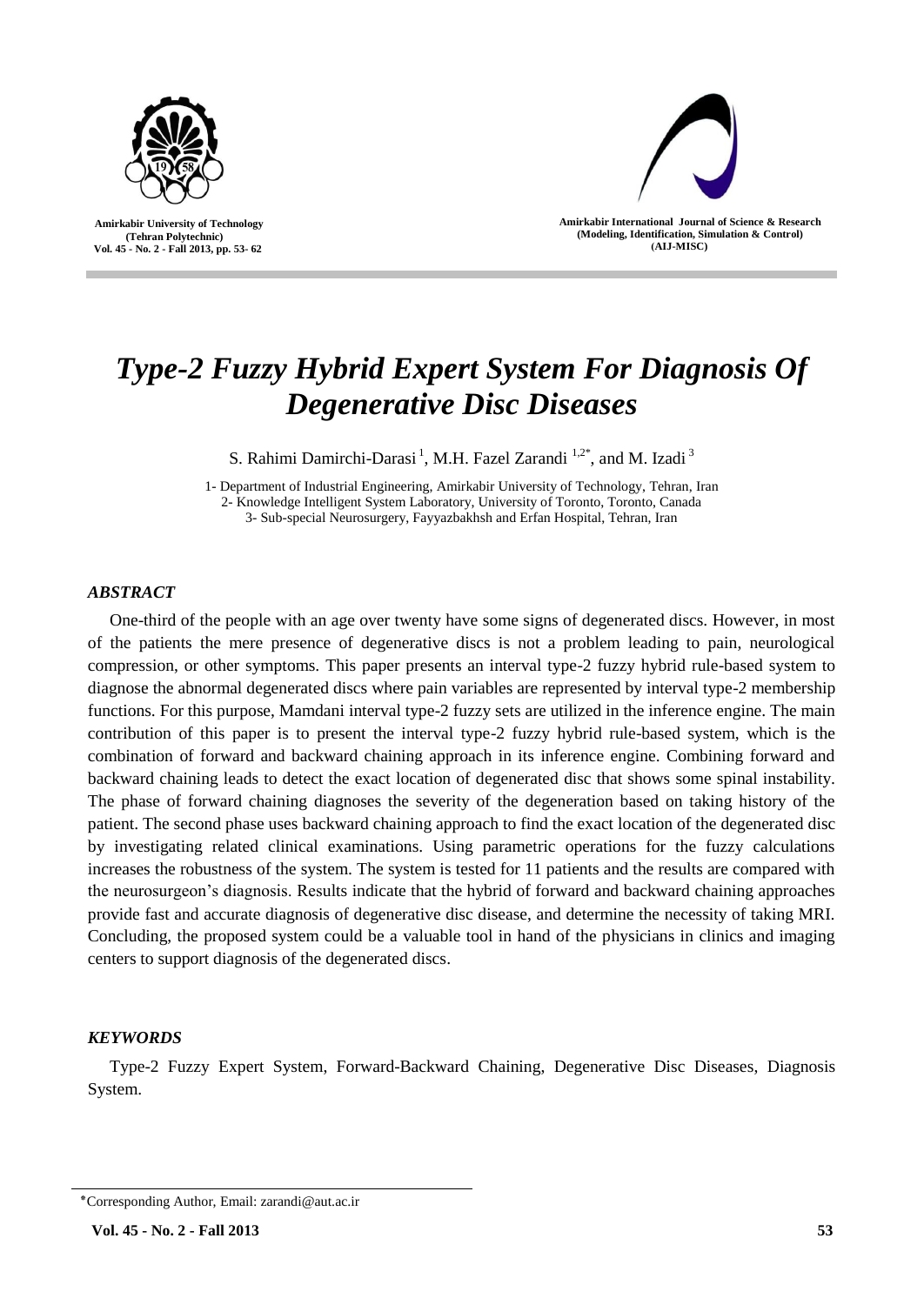### **1. INTRODUCTION**

Low back pain is widely prevalent in the word today and more than 80% of people have experienced it in their life. Neck pain is the other common spinal problem that has increased in recent years as a result of the long-time computer usage. Cervical disc degenerative disorder can be characterized by neck pain, while lumbar disc degenerative disorders can be characterized by low back pain. If these problems are diagnosed earlier, it could decrease the treatment costs and duration. The disc degeneration disease is one of the common spinal disorders, but it should be considered that the degeneration of the discs, particularly in the moving sections of the spine (cervical and lumbar levels), is a natural process of human aging. The dehydration or desiccation of the disc material reduces the flexibility and typically the height of the disc. In most patients, the mere presence of degenerative discs is not a problem leading to pain, neurological compression, or other symptoms. However, in a certain number of patients, the disc degeneration leads to spinal "instability", the condition in which the spine is unable to bear the patient's weight or perform its normal functions without disabling pain [1]. Approximately 90% of herniated discs occur in the low back at disc L4/5 and disc L5-S1 and cause pain in the L5 or S1 nerve that radiates down the sciatic nerve [2]. The most common discs in the cervical spine to herniate are disc C5/6 and disc C6/7. The next most common is disc C4/5 and rarely disc C7-T1 may be herniated [3]. Many studies have reported development of new methods for the computer-aided diagnosis system that could identify the degenerative discs successfully based on the MRI, and/or the CT [4-10]. There have been reported many expert systems designed to assist medical diagnosis, but only few expert systems have been found for diagnosis of the low back and neck pain [11]. O.A. Mansour and O.A. Kandil [12] have proposed a Knowledge Based Expert System to diagnose the low back disorders whose knowledge bases were developed using structured questionnaire based on various scenarios. M.A. Kadhim et al. [13] have reported a Fuzzy Expert System to diagnose the back pain disease based on clinical observation symptoms using fuzzy rules. M. Sari et al. [14] have proposed two expert systems (artificial neural network and adaptive neuro-fuzzy inference system) to assess the low back pain level. In addition, the MatheMEDics Company have developed an expert system designed to assist medical diagnosis of the back pain based on the assumption that the back pain is the principal complaint [15]; hence we are motivated to develop a robust and highly accurate expert system to reveal the diagnosis of the disc degeneration disease in the

neck or low back quickly before providing the MRI. In order to handle the high uncertainty in this medical expert system, a type-2 fuzzy approach is used. A hybrid model is designed to diagnose the severity and location of the disease as soon as possible. Diagnosing the severity of the back disorder declares the necessity of providing the MRI in order to decrease unnecessary costs of the diagnosis and treatment.

The rest of this paper is organized as follows: in section 2, the reason for using type-2 fuzzy logic is shortly addressed. In section 3, type-2 fuzzy definition is presented and fuzzy logic systems is proposed. Section 4 is dedicated to propose the hybrid model. In section 5, some examples are presented to represent the performance of the proposed model, and section 6 represents the result of comparison between performance of the expert system and a neurosurgeon in type-2 fuzzy logic system and type-1 fuzzy logic system. Finally, conclusions and future works are presented in section 7.

## **2. WHY TYPE-2 FUZZY LOGIC**

There are (at least) four sources of uncertainties in type-1 FLSs: (1) The meanings of the words that are used in the antecedents and consequents of rules can be uncertain (words mean different things to different people). (2) Consequents may have a histogram of values associated with them, especially when knowledge is extracted from a group of experts who do not all agree. (3) Measurements that activate a type-1 FLS may be noisy and therefore uncertain. (4) The data that are used to tune the parameters of a type-1 FLS may also be noisy. All of these uncertainties translate into uncertainties about fuzzy set membership functions. Type-1 fuzzy sets are not able to directly model such uncertainties because their membership functions are totally crisp. On the other hand, type-2 fuzzy sets are able to model such uncertainties because their membership functions are themselves fuzzy. Membership functions of type-1 fuzzy sets are twodimensional, whereas membership functions of type-2 fuzzy sets are three-dimensional. It is the new thirddimension of type-2 fuzzy sets that provides additional degrees of freedom that make it possible to directly model uncertainties [16]. Even in the face of the difficulties of the understanding and using, type-2 fuzzy sets and FLSs have already been used for (this list is in alphabetical order by application):

classification of coded video streams, co-channel interference elimination from nonlinear time-varying communication channels, connection admission control, control of mobile robots, decision making, equalization of nonlinear fading channels, extracting knowledge from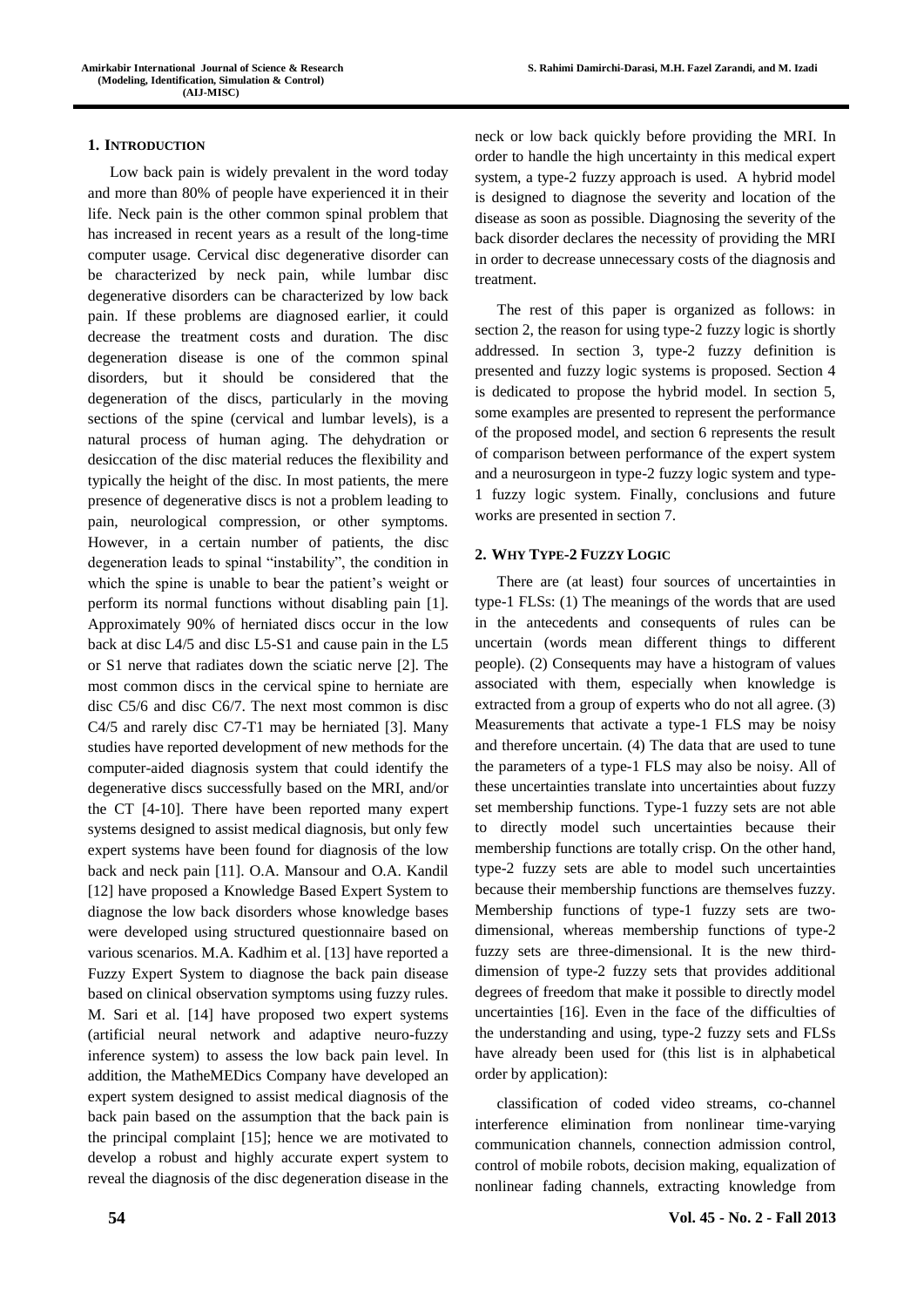questionnaire surveys, forecasting of time-series, function approximation,, learning linguistic member-ship grades, pre-processing radiographic images, relational databases, solving fuzzy relation equations, and transport scheduling [16].

They seem to be applicable when: (1) the datagenerating system is known to be time-varying but the mathematical description of the time-variability is unknown (e.g., as in mobile communications); (2) measurement noise is non-stationary and the mathematical description of the non-stationarity is unknown (e.g., as in a time-varying SNR); (3) features in a pattern recognition application have statistical attributes that are nonstationary and the mathematical descriptions of the nonstationarities are unknown; (4) knowledge is mined from a group of experts using questionnaires that involve uncertain words; and (5) linguistic terms are used that have a non-measurable domain [16].

## **3. TYPE-2 FUZZY LOGIC SYSTEMS [18]**

In this section, we briefly review some characteristics and definitions of Type-2 Fuzzy Sets and systems which will be extensively used in other sections of the paper.

# **A. Type-2 Fuzzy Sets (T2 Fss)**

A T2 FS, *A* is characterized by a type-2 MF  $\mu_{A^*}(x, u)$ , where  $x \in X$  and  $u \in J_x \subseteq [0,1]$ [16,20] given in (1).

[10,20] given in (1).  
\n
$$
\tilde{A} = \{((x, u), \mu_{A^*}(x, u)) \mid \forall x \in X, \ \forall u \in J_x \subseteq [0, 1]\}
$$
 (1)

where  $0 \leq \mu_{A}(\mathbf{x}, u) \leq 1$ .  $\tilde{A}$  can also be expressed in (2) as

as  

$$
\tilde{A} = \int_{x \in X} \int_{u \in J_x} \mu_{A^-}(x, u) / (x, u), J_x \subseteq [0, 1]
$$
 (2)

in which  $\iint$  denotes union over all admissible x and u. When the universe of discourse is discrete, then  $\int$  is replaced by  $\sum$ . Here  $J_x$  is called the primary membership function and  $\mu_{A}$  (*x*, *u*) is the secondary membership function. In fact, secondary membership functions are the membership function values for each point of the primary membership function.

When all  $\mu_{A^c}(x, u) = 1$ , then the type-2 fuzzy set is called interval type-2 fuzzy set (ITS FS). In this kind of T2 FSs, the third dimension of the general T2 FS is not needed anymore since it represents no new information

$$
\tilde{A} = \int_{x \in X} \int_{u \in J_x} 1/(x, u), J_x \subseteq [0, 1].
$$
\n(3)

The Upper Membership Function (UMF) and Lower Membership Function (LMF) of *A* are two T1 membership functions that bound the FOU (Fig. 1). The UMF of  $\overrightarrow{A}$  is the upper bound of the  $FOU(\tilde{A})$  and denoted  $\overline{\mu}_{\tilde{A}}(x) \,\,\forall x \in X$  , and the LMF is lower bound of the *FOU* ( $\tilde{A}$ ) and denoted  $\mu_{\tilde{A}}(x)$   $\forall x \in X$ . The UMF and LMF can be characterized in (4-5) as below

$$
\overline{\mu}_{\overline{\lambda}}(x) \equiv \text{FO}\overline{\text{U}}(\tilde{A}) \,\,\forall x \in X \tag{4}
$$

$$
\mu_{\tilde{A}}(x) \equiv \text{FOU}(\tilde{A}) \,\,\forall x \in X. \tag{5}
$$

## **B. Type-2 Fuzzy Systems (T2 Flss)**

In conventional fuzzy rule-based structures, type-1 FSs are used as antecedents and/or consequent of rules. Meanwhile, recent researches demonstrate that T2 FSs can increase the performance quality of fuzzy rule-based systems.



Fig. 1. FOU, UMF, and LMF for an IT2 FS  $\left(\begin{matrix} \widetilde{A} \end{matrix}\right)$  [17]

A fuzzy rule-based system contains four major components: rules, fuzzifier, inference engine, and output processor. A general T2 FLS is depicted in Fig. 2. If the antecedent and consequent sets in rules are type-2; the FLS is type-2. It is very similar to a T1 FLS, both type-1 and IT2 FLSs contain the four mentioned major components but the only difference between their structures is in the output processing part. In type-1 FLSs, output processing consists of a defuzzifier which transforms the fuzzy output of the system into a crisp value. However, output processing component in an IT2 FLS has two parts: Type reducer and defuzzifier. As noted before, antecedents and consequents in an IT2 FLS are IT2 FSs and the result of the system is in higher order. So before defuzzifying the output, it should be transformed from type-2 to type-1. After type reduction, the output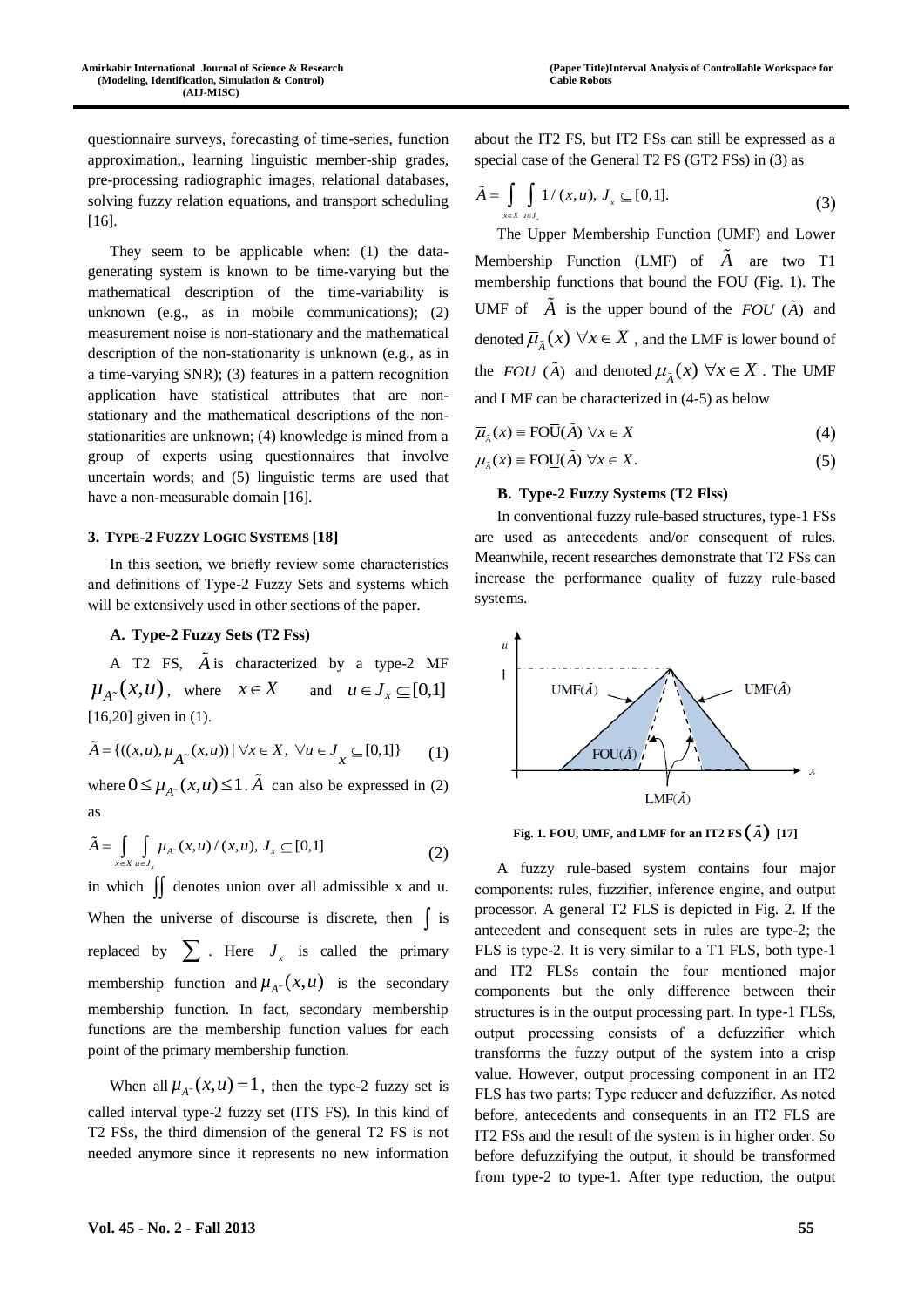becomes a type-1 FS and then we can implement various defuzzification methods to obtain the crisp output [18].



**Fig. 2. Type-2 FLS [18]**

There are essentially two types of fuzziness: Interval valued type-2 and generalized type-2 fuzzy. Intervalvalued type-2 fuzzy is a special type-2 fuzzy, where the upper and lower bounds of membership are crisp and the spread of membership distribution is ignored with the assumption that membership values between upper and lower values are uniformly distributed or scattered with a membership value of 1 on the  $\mu(\mu(x))$  axis (Fig. 3.a). For generalized type-2 fuzzy, the upper and lower membership values as well as the spread of the membership values between these bounds (either probabilistically or fuzzily) are defined. That is, there is a probabilistic distribution of the membership values that are between upper and lower bound of the membership values in the  $\mu(\mu(x))$  axis (Fig. 3.b) [19].



**Fig. 3. (a) Interval-valued Type-2 and (b) generalized Type-2 [19]**

As mentioned above, the type-2 membership function provides additional degree of freedom in the fuzzy logic system, which can handle the high uncertainty. As there are many uncertainties about the symptoms of the degeneration disc disease and other spinal cord disorders, caused by description of the symptoms in linguistic words, type-2 fuzzy logic could provide a powerful tool for diagnosing the degenerated discs. We use Interval-valued type-2 fuzzy sets in the proposed system.

Generally, there are two different approaches in designing an IT2 FLS: partially dependent approach and independent approach. In the former approach, first, a best possible type-1 FLS is designed and then it is used to initialize the parameters of the IT2FLS. The latter approach is entirely independent from initial type-1 FLS. Its parameters are determined and tuned independently from scratch [20]. Because of inefficient patients' records, our proposed approach is based on partially dependent approach. First, we design a type-1 FLS and then for increasing the robustness of the system, we create a type-2 fuzzy rule-based with certain mean and interval secondary membership functions. The rules of the system, one of the contribution of this study, and the means of the functions are defined by negotiating with the neurosurgeon.

The inference engine of the system is presented in the next section.

#### **4. PROPOSED MODEL**

In this section we propose the inference engine of the system. Fazel Zarandi et al. [21] categorized the patients with spinal cord disorder in five groups: Mechanical pain, Herniated disc, Spinal Stenosis, spinal deformity like Scoliosis, Lordosis or Kyphosis and Red Flag. There are two steps in diagnosing spinal cord disorder without MR image processing: taking history and clinical examination. The first step, taking the history of the patient, helps the physician identify the chief complaint of the patient and recognize some factors, called risk factors, which ignoring them may lead him/her to wrong diagnosis. In the second step, investigating the clinical examination results, the final diagnosis and the necessity of providing the MRI are declared. Fig. 4 represents the steps of the neurosurgeon schematically that is the fundamental of the proposed model.



**Fig. 4. Schematic view of diagnosing by the neurosurgeon**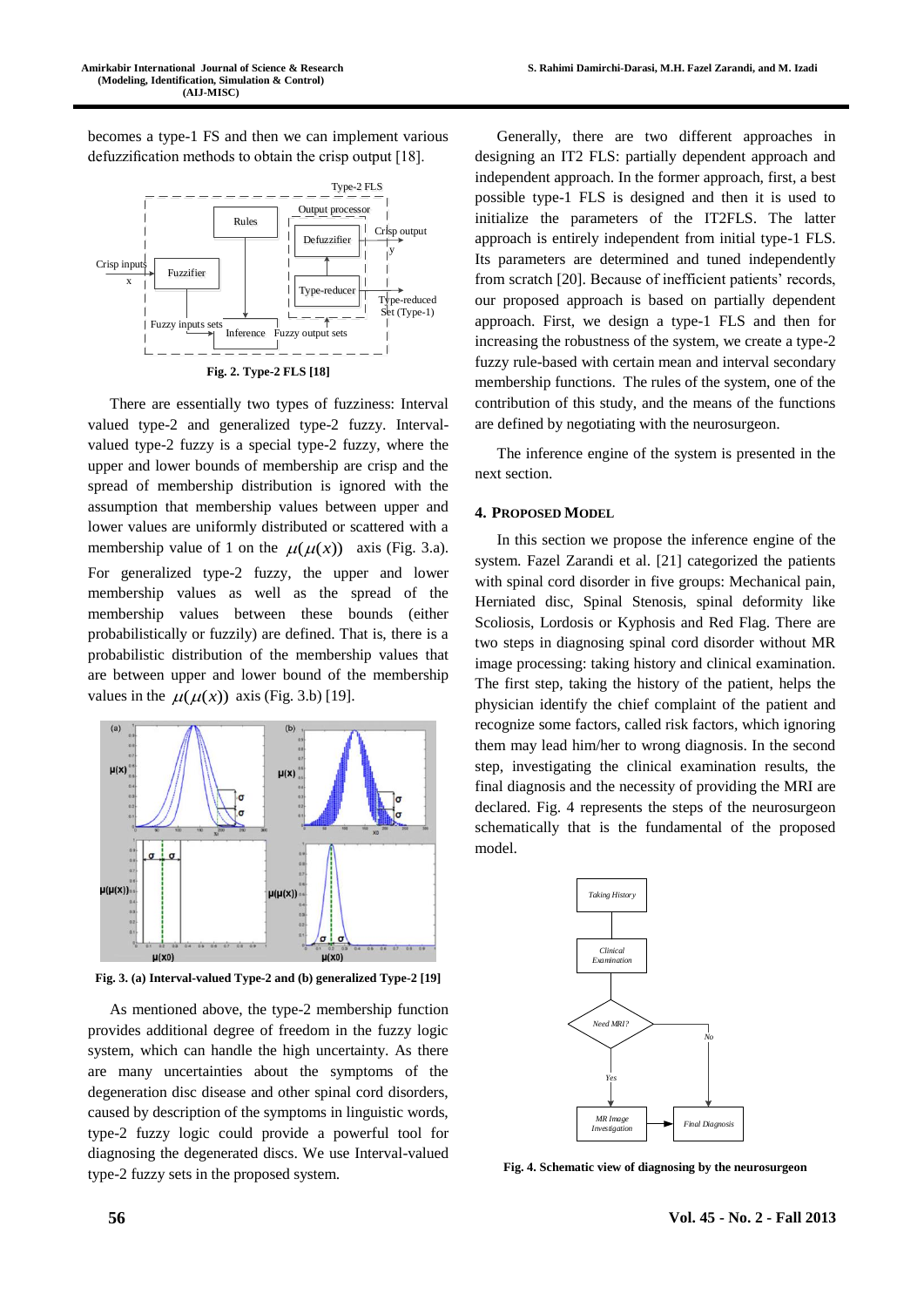The design of the proposed model is represented in Figs. 5-6. The modules of Risk Factors and Identifying the Severity of Disease are in the phase of the history taking. They will be explained in subsection Taking History. If the chief complaint of the patient is the pain in his/her arm or leg, some clinical examination should be done. It is explained completely in subsection Clinical Examination.



**Fig. 5. The proposed algorithm to diagnosis the location of lumbar degenerative discs**



**Fig. 6. The proposed algorithm to diagnosis the location of cervical degenerative discs**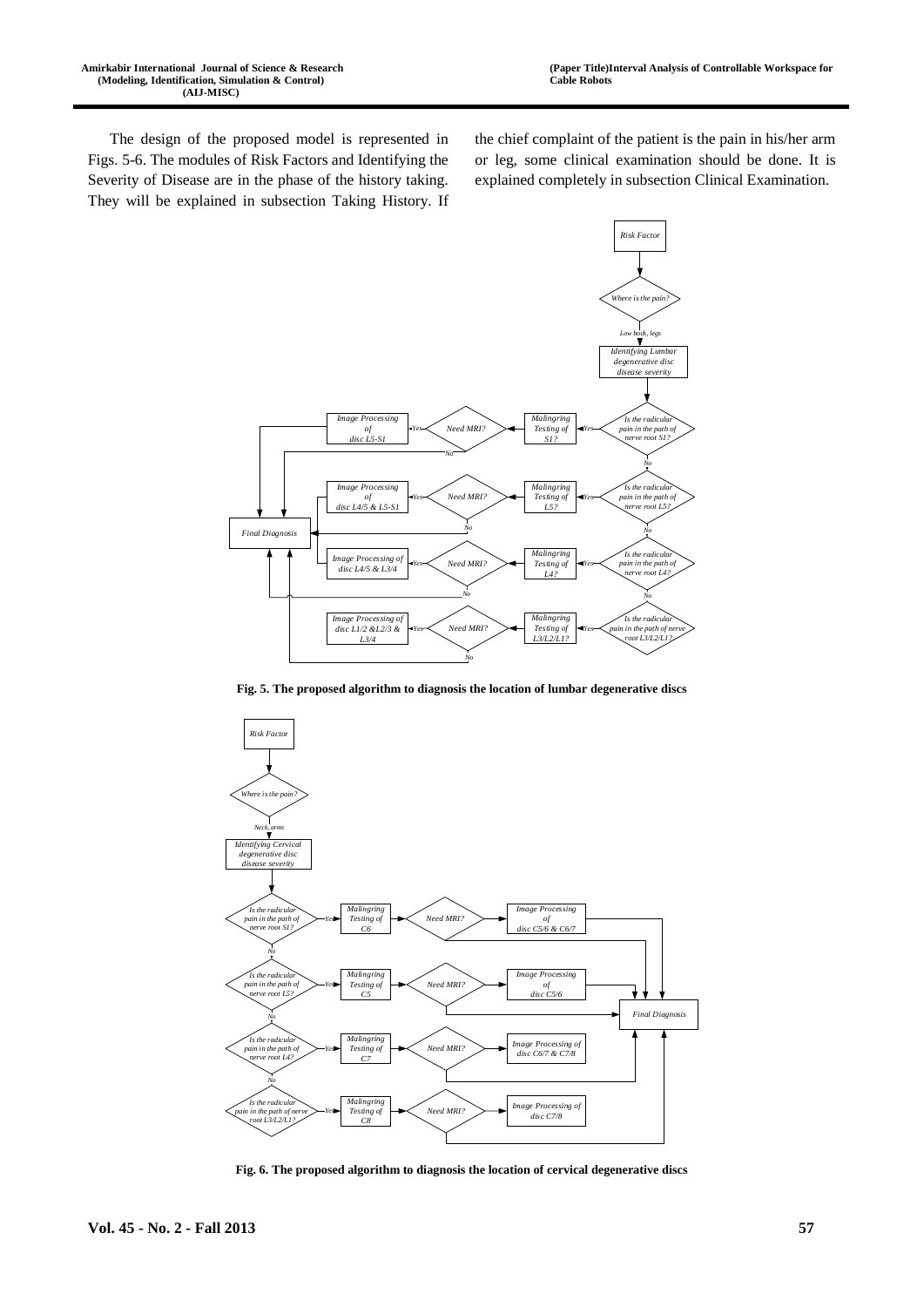## **A. Taking History**

Taking History is comprised of two modules: Risk Factors and Identifying Severity of Disease. First of all, the system asks about the risk factor in the module of Risk Factor. Diagnosing these factors could help the patient decrease his/her treatment terms and the pain that he/she feels. We identify them by studying the medical references and negotiating with the neurosurgeon. Table 1 represents these factors and the values assigned to them. The knowledge base of this module is comprised crisp rules. If the input value of any variable is 1, the patient should remove the factor, if possible.

**TABLE 1.** ANTECEDENTS OF RULES OF MODULE RISK **FACTOR** 

| <b>Variables of the Module of Risk Factor</b> | <b>Variables</b> | <b>Values</b> |
|-----------------------------------------------|------------------|---------------|
| Age                                           |                  |               |
| Genetic                                       | Yes              |               |
| Occupational hazards                          |                  |               |
| Sedentary lifestyle                           |                  |               |
| Excess weight                                 |                  |               |
| Poor posture                                  |                  |               |
| Pregnancy                                     | No               | 2             |
| <b>Smoking</b>                                |                  |               |
| Any psychological problem                     |                  |               |

The next step is Identifying Severity of Disease that starts by asking about the location of the pain and continues by asking about the quality of the chief complaint. As it presented in Fig. 4, if the pain is in just neck or low back, it could not be a symptom of degenerative disc disease. The main characteristic of this disease is radiating pain in legs or arms. The patient's complaints are investigated in three sub-modules: (i) severity of pain (SOP), (ii) starting time of the pain (STP), and (iii) dependency of the pain to some positions (DOP). The knowledge base of this module is comprised of type-2 fuzzy rules to handle the uncertainty of some linguistic variables. As the patients describe the pain by using different words like numbness, tingling, traveling pain and other symptoms of degenerative disc disease, the class of severity of pain should be comprised of all of these symptoms. The antecedents of rules of pain severity for lumbar and cervical degenerative disc are represented in Table 2 and Table 3. Their linguistic variables are: never or very low, low, medium, high, and very high or insufferable. Membership function of these variables is depicted in Fig. 7. In order to define the variables, intervals, Gaussian membership functions are assigned to antecedents and consequents. Gaussian membership functions are defined by uncertain standard deviation and certain mean.

Consider  $m_k^j$ , as a certain means of Gaussian membership function and an uncertain standard deviation that has value in  $\left[\sigma_{k_1}^j, \sigma_{k_2}^j\right]$  [19], i.e.

$$
\mu'_{k}(\mathbf{x}_{k}) = \exp[-\frac{1}{2}(\frac{x_{k} - m'_{k}}{\sigma'_{k}})]^{2}, \sigma'_{k} = [\sigma'_{k1}, \sigma'_{k2}].
$$
 (6)

This leads to the following definitions

$$
\overline{\mu}_k^j(x_k) = N(m_k^j, \sigma_{k2}^j; x_k)
$$
\n(7)

$$
\underline{\mu}_k^j(x_k) = N(m_k^j, \sigma_{k1}^j; x_k)
$$
\n(8)

where,  $\overline{\mu}_k^j(x_k)$  is the upper membership function,  $\mu_k^j(x_k)$  is the lower membership function, and for example  $N(m_k^j, \sigma_{k_1}^j; x_k)$  is defined as follows

$$
N(m_k^j, \sigma_{k1}^j; x_k) = \exp[-\frac{1}{2}(\frac{x_k - m_k^j}{\sigma_k^j})]^2
$$
 (9)

where,  $k = 1, 2, ..., p$  and  $j = 1, 2, ..., M$ . *p* shows the number of antecedents, *M* indicates the number of rules, and *N* is a Gaussian membership function of  $m_k^j, \sigma_k^j, x_k$ . The outputs of SOP sub-module for lumbar and cervical disease are parametric s-norm of its input variables. This output, and the variables of STP and DOP sub-modules make input variables of assessment of severity of degenerative disc disease severity. Table 4 represents the antecedents of rules of module of degenerative disc disease; and Fig. 8 presents the rules of this module. Membership functions of STP and DOP submodules are presented in Figs. 9-10. The linguistic variables of STP sub-module are: less than 3 months, less than 5 years, less than 7 years, less than 10 years, and more than 10 years. Linguistic variables of DOP submodule are: independent, so-so and dependent. Because of the difference in degree of uncertainty in variables, type-2 fuzzy intervals are assigned to variables of SOP submodule and type-1 fuzzy intervals to variables of STP and DOP sub-modules. Aggregating the three input fuzzy sets makes output to be type-2 fuzzy set. Type reduction of this type-2 fuzzy set is a type-1 fuzzy set that should be defuzzified. The type reduction method, which is used in this system, is height, and the defuzzification method is Yager parametric defuzzification. The final output of this module is a real number in the interval (0-10), representing the degree of disease severity. The parameters of the system are optimized in the verification phase of the system by using RMSE. *y s*hows the neurosurgeon's diagnosis and  $\hat{y}$  shows the system diagnosis. *p*, *q* and *N* are the parameters of t-norm and snorm and negation.  $\alpha$  is the parameter of Yager defuzzifier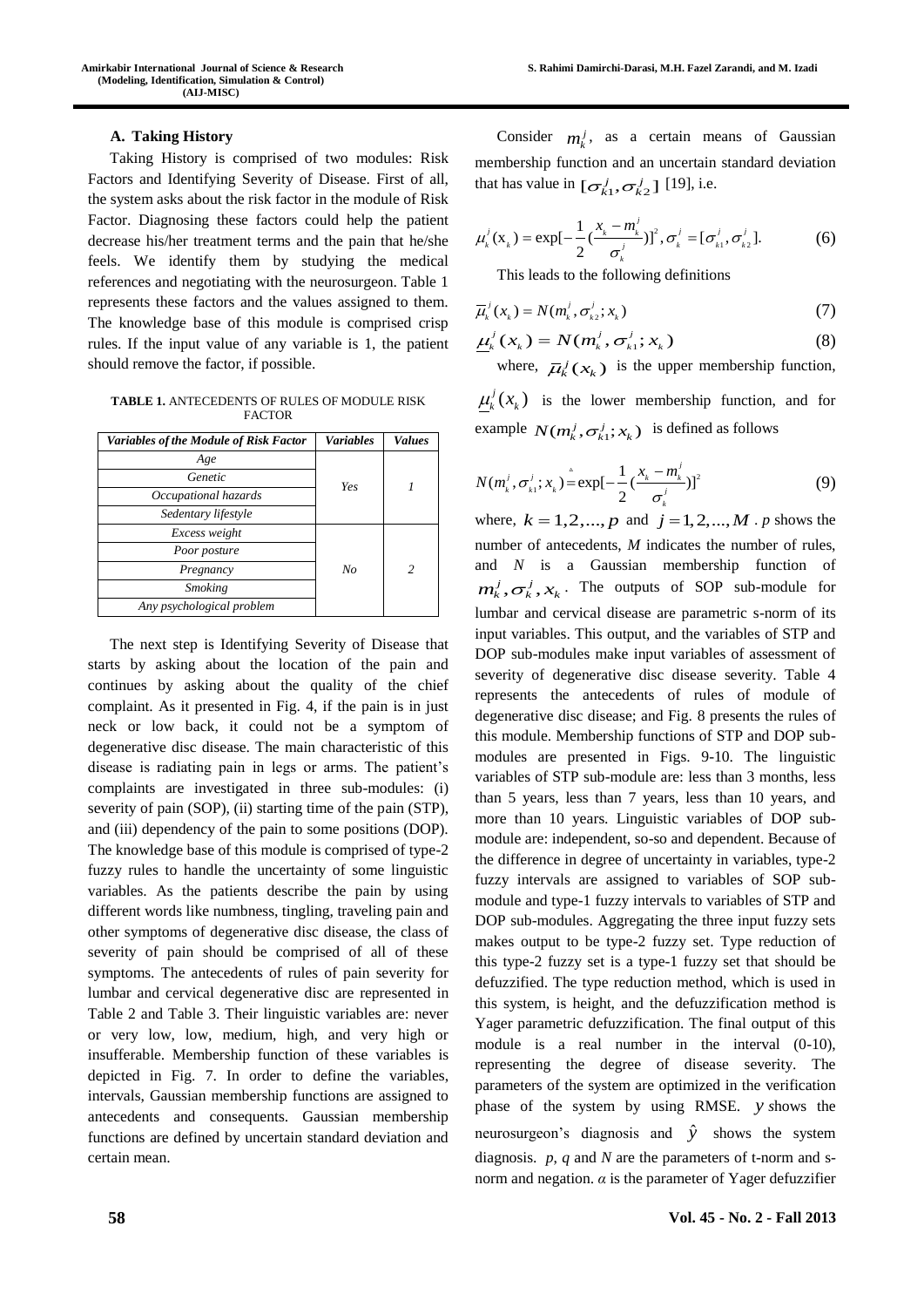and *n* is the number of data. The number of train data is 8. The system is tested by using data of 11 patients. Some of the examples are represented in section 4.

RMSE
$$
(p, q, N, \alpha) = \sqrt{\frac{\sum_{i=1}^{n} (\hat{y}_i - y_i)^2}{n}}
$$
 (10)

**TABLE 2.** ANTECEDENTS OF FUZZY RULES OF SOP IN LEG AND LOW BACK

| <b>Fuzzy Variables of Pain in</b><br><b>Leg and Low Back</b>              | Linguistic<br>Variable              | Means of the<br><b>Fuzzy</b><br><i>Intervals</i> |
|---------------------------------------------------------------------------|-------------------------------------|--------------------------------------------------|
| Local pain in the Low back                                                | Never or Very<br>low                |                                                  |
| Pain in the legs, feet and toes<br>Numbness in the legs, feet<br>and toes | Low                                 | 3.25                                             |
| Tingling in the legs, feet and<br>toes<br>Sciatica                        | Medium                              | 5.5                                              |
| Muscle weakness in the<br>thighs and calves                               | High                                | 7.75                                             |
| <b>Back stiffness or soreness</b><br><i>Incontinence</i>                  | Very high or<br><b>Insufferable</b> | 10                                               |



**Fig. 7. Membership function of the variables of SOP** 





 $1<sub>r</sub>$ herniated disc

**Fig. 8. Schematic view of the rules of the module of Identifying Severity Disease** 



**Fig. 9. Membership function of the variables of STP** 



**Fig. 10. Membership function of variables of DOP** 

| <b>TABLE 3.</b> ANTECEDENTS OF FUZZY RULES OF SOP IN ARM |
|----------------------------------------------------------|
| AND NECK                                                 |
|                                                          |

| <b>Fuzzy Variables of Pain in</b><br>Arm and Neck                                                                      | Linguistic<br><b>Variable</b>       | <b>Means</b> of<br>the Fuzzy<br><i>Intervals</i> |  |
|------------------------------------------------------------------------------------------------------------------------|-------------------------------------|--------------------------------------------------|--|
| Local pain in the Neck<br>Pain in the arm, hands and toes                                                              | Never or<br>Very low                |                                                  |  |
| Numbness in the arms and<br>hands                                                                                      | Low                                 | 3.25                                             |  |
| Tingling in the arms and hands                                                                                         | Medium                              | 5.5                                              |  |
| Neck stiffness or soreness                                                                                             | High                                | 7.75                                             |  |
| Traveling pain radiating along<br>the nerve throughout the arm<br>Muscle weakness in the<br>shoulders, arms and elbows | Very high or<br><i>Insufferable</i> | 10                                               |  |

TABLE 4. ANTECEDENTS OF FUZZY RULES OF IDENTIFYING SEVERITY OF DISEASE

| <b>Fuzzy Variables</b><br>of Modules of<br>disc Degeneration | Linguistic Variable          | Means of the<br>Fuzzy<br><b>Intervals</b> |
|--------------------------------------------------------------|------------------------------|-------------------------------------------|
|                                                              | Never or Very low            | 1                                         |
| SOP                                                          | Low                          | 3.25                                      |
|                                                              | Meduim                       | 5.5                                       |
|                                                              | High                         | 7.75                                      |
|                                                              | Very high or<br>Insufferable | 10                                        |
|                                                              | Less than 3 months           | $\mathcal I$                              |
|                                                              | Less than 5 years            | 3.25                                      |
| STP                                                          | Less than 7 years            | 5.5                                       |
|                                                              | Less than 10 years           | 7.75                                      |
|                                                              | More than 10 years           | 10                                        |
|                                                              | Independent                  | 1                                         |
| DOP                                                          | So-so                        | 5.5                                       |
|                                                              | Dependent                    | 10                                        |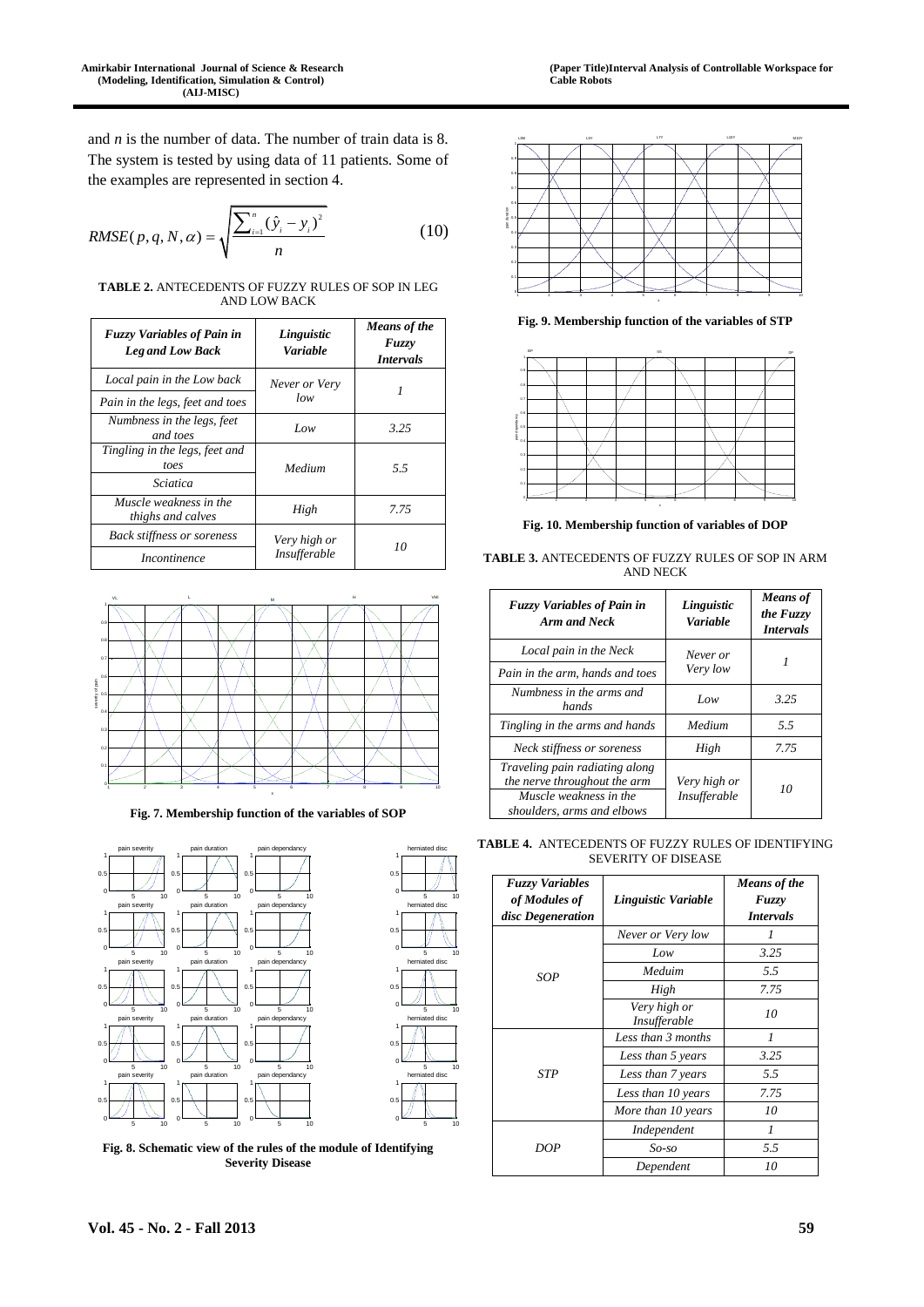#### **B. Clinical Examination**

After identifying the degree of lumbar or cervical degenerative disc disease, the system tries to find the exact location of the disc. By using the statistic information about the prevalence of degenerative disc, the approach of the algorithm to detect the degenerative disc is backward chaining. Since the degenerative disc leads to compress some nerve roots, we could guess the degenerative discs by finding the compressed nerve root and doing its clinical examination. As it represented in Appendix A, if the chief complaint is pain in the leg and low back, the order of the guess is S1, L5, L4, and L3/L2/L1 nerve root paths. If the pain is in path of S1, disc L5-S1 may be the degenerative disc. If the pain is in path of L5, the degenerative disc may be disc L4/5 or L5-S1. Degenerated L3/4 and L4/5 discs could make the pain in L4 nerve root path. According to Appendix B, if the chief complaint is pain in the arm and neck, the order of the guess is C6, C5, C7, and C8 nerve root paths. The pain in path of C6 is a symptom of degenerated C5/6 or C6/7 discs, and if the pain is in the path of C5, disc C5/6 may be the degenerated disc. So, by detecting the exact location of the degenerated discs, the image processing of the detected discs is sufficient to diagnose accurately and quickly. In order to recognize the malingering of the patients, some clinical examination should be done. If the patient does not malinger, the system assesses the necessity of providing MRI based on severity of degenerative disc disease and psychological risk factor. The necessity of providing MRI is divided into four class: (i) necessary to take MRI, (ii) necessary to take MRI because of mental problems, (iii) necessary to take MRI conditionally, and (iv) not necessary to take MRI. The rules of this assessment have used crisp variables. The performance of the system is tested based on identifying the necessity of providing MRI. It is explained in section 6.

## **5. EXAMPLES**

This section presents two different examples of the patients' symptoms that the developed expert system could diagnose the problem successfully.

## **A. Patient A: Mechanical Pain In Low Back, No Need To Take Mri**

Fig. 11 depicts the patient with low back pain for one or two months. He/she feels improvement by resting. The system diagnosed the risk factors of the patient. Since the pain was not in leg or arm, the patient has mechanical pain and do not need to take MRI but he/she could remove some of the factors by doing some exercise. The developed system could diagnose the problem of the patient successfully.



**Fig. 11. Comparison between performances of developed type-2 fuzzy expert system and the Neurosurgeon in patient A** 

#### **B. Patient B: Cervical Degenerative Disc, Necessary To Provide Mri**

Fig. 12 depicts the patient with radiating pain in his/her hand, numbness and tingling in his/her fingers. The system diagnosed the risk factors of the patient. Because of existing some pain in neck and arm, the system searches for the exact location of the degenerated disc. In order to feeling pain in C6 nerve root path and the severity of problem, the patient needs to provide MRI and the disc may be C5/6 or C6/7.



**Fig. 12. Comparison between performance of developed type-2 fuzzy expert system and the Neurosurgeon in patient B** 

#### **6. RESULTS**

By the optimization of the parameters of the Yager operators and defuzzifier, the proposed system chooses the best parameters to have the least RMSE in diagnosing the problems. The optimized parameters of the proposed system are given in Table 5.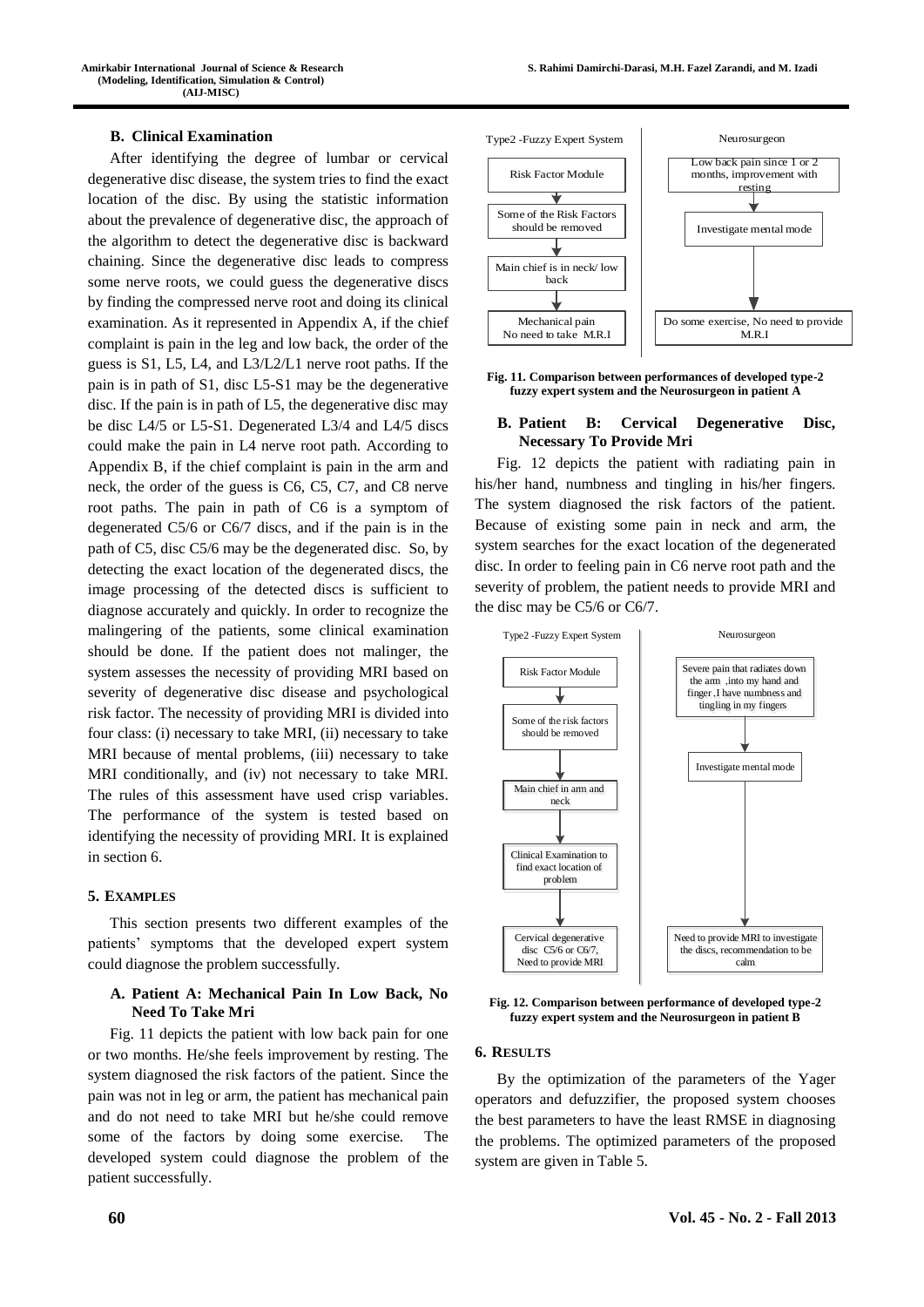**TABLE 5.** OPTIMIZED PARAMETERS EXTRACTED FROM VERIFICATION PHASE

| Parameter |  |  |
|-----------|--|--|
| value     |  |  |

The proposed system was tested for 11 different patients. One of the objective of the system is determining the necessity of providing MRI. Table 6 represents the Comparison of Neurosurgeon diagnosis with expert system, Type-1 Fuzzy expert system and proposed Type-2 Fuzzy expert system in determining it. The first column of the table is Neurosurgeon diagnosis, the second one is compatibility of Crisp expert system diagnosis with Neurosurgeon diagnosis. As shown in Table 6 the Crisp expert system could not diagnose the problem of patients 2, 5, 6, 8, 9, and 10. Some of these patients should provide MRI conditionally, some of them have mental problems, and some of the other patients should not provide MRI, but the crisp expert system asks them to provide MRI. As the high cost of providing the unnecessary MRI (financial cost, time cost, and physiological cost), we could not rely on this system in diagnosing degenerative disc diseases.

The high uncertainty in some of the symptoms made us to develop Fuzzy experts system and compare it with Crisp expert system. The third column of Table 6, shows the performance of the Type-1 Fuzzy Expert System. The Type-1 Fuzzy Expert System could diagnose successfully some of the patients that Crisp expert could not, but the diagnosis of two patients' problem (patients 6 and 8) are not compatible with Neurosurgeon diagnosis. As mentioned in the previous paragraph, providing unnecessary MRI, make an unsuccessful system. Patient 6 should provide MRI conditionally. It means that the problem is not so serious but if he/she could not improve him/herself with some exercises, he/she should provide MRI. Unsuccessful diagnosis in this patient may make unnecessary cost and unnecessary people aggregation in Magnetic Resonance Imaging Centers.

By using type-2 fuzzy rules for some of the more uncertain variables, Type-2 Fuzzy Expert System is developed. The fourth column of Table 6 represents the compatibility of Type-2 Fuzzy Expert System with Neurosurgeon diagnosis. As shown in Table 6, Type-2 Fuzzy Expert System could diagnose all the 11 patients successfully.

**TABLE 6.** COMPARISON OF NEUROSURGEON DIAGNOSIS WITH CRISP EXPERT SYSTEM, TYPE-1 FUZZY EXPERT SYSTEM AND PROPOSED TYPE-2 FUZZY EXPERT SYSTEM

| <b>Patient</b> | <b>Neurosurgeon Diagnosis</b>               | <b>Crisp Expert</b><br><b>System</b> | Type-1 Fuzzy<br><b>Expert System</b> | Type-2 Fuzzy<br><b>Expert System</b> |
|----------------|---------------------------------------------|--------------------------------------|--------------------------------------|--------------------------------------|
|                | MRI is necessary                            |                                      |                                      |                                      |
| $\mathfrak{D}$ | MRI is not necessary                        | x                                    |                                      |                                      |
| 3              | MRI is necessary                            |                                      |                                      |                                      |
| 4              | MRI is necessary                            |                                      |                                      |                                      |
| 5              | MRI is not necessary                        | x                                    |                                      |                                      |
| 6              | MRI is conditionally necessary              | x                                    | ×                                    |                                      |
| 7              | MRI is not necessary                        |                                      |                                      |                                      |
| 8              | MRI is not necessary                        | x                                    | ×                                    |                                      |
| 9              | MRI is not necessary                        | x                                    |                                      |                                      |
| 10             | MRI is necessary because of mental problems | x                                    |                                      |                                      |
| 11             | MRI is necessary                            |                                      |                                      |                                      |

# **7. CONCLUSIONS AND FUTURE WORK**

In order to diagnose lumbar and cervical degenerative disc fast and with low cost, a type-2 fuzzy rule-based expert system was developed. The approach in designing the algorithm of the system was hybrid of forward and backward chaining to investigate history and clinical data before providing MRI. By determining the necessity of providing MRI, providing the unnecessary MRI could be decreased. Guessing the location of lumbar and cervical degenerative discs may decrease the complexity of image processing in computer-aided diagnosis systems and prohibit them to investigate unnecessary discs that are

with no radiating pain. The results show that Type-2 Fuzzy Expert System could diagnose more successfully than Type-1 Fuzzy Expert System and Crisp Expert System. Using Fuzzy Expert System can decrease unnecessary cost and unnecessary people aggregation in Magnetic Resonance Imaging Centers. Future work can evaluate the performance of this system by increasing the sample size. In order to improve system accuracy in primary diagnosis, fuzzy rules could be used in knowledge base of clinical examination.